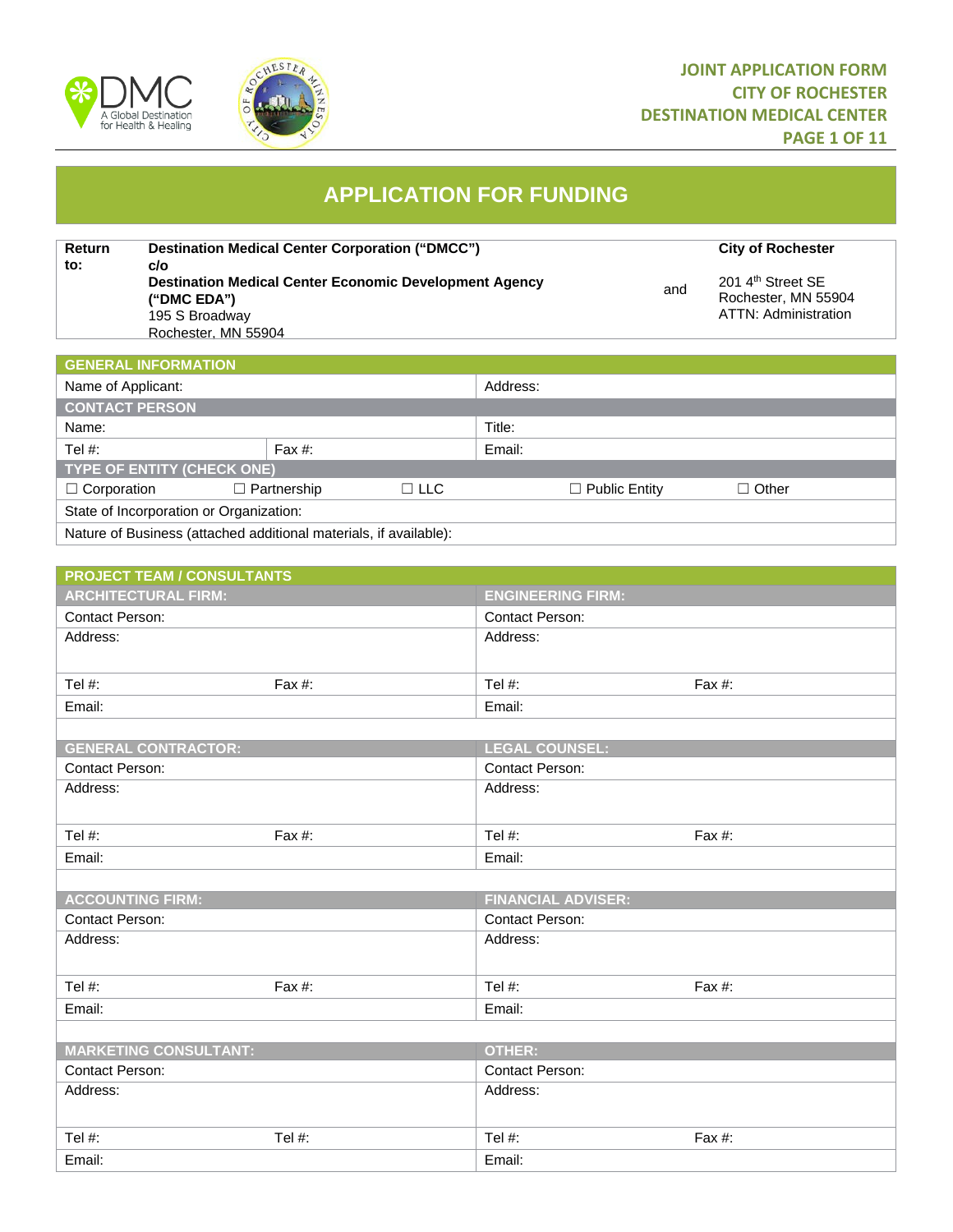



# **JOINT APPLICATION FORM CITY OF ROCHESTER DESTINATION MEDICAL CENTER PAGE 2 OF 11**

|    | <b>PROJECT INFORMATION</b>                                                                                                                                                                                                                                                                                                           |    |                                                                                                                                                                                                                                                                                                                                                                                                                         |          |
|----|--------------------------------------------------------------------------------------------------------------------------------------------------------------------------------------------------------------------------------------------------------------------------------------------------------------------------------------|----|-------------------------------------------------------------------------------------------------------------------------------------------------------------------------------------------------------------------------------------------------------------------------------------------------------------------------------------------------------------------------------------------------------------------------|----------|
|    | <b>Name of Project:</b>                                                                                                                                                                                                                                                                                                              |    | Location/Address:                                                                                                                                                                                                                                                                                                                                                                                                       |          |
| 1. | Location<br>Attach (and label Exhibit A) information that fully describes<br>and illustrates the location and boundaries of the proposed<br>project. Include map(s), legal description(s), property<br>identification numbers, addresses and area (in sq. ft. or<br>acres).                                                          |    | 4. Estimated Project Costs:<br>Land Acquisition/Land Value<br>Site Development<br><b>Building Cost</b><br>Equipment<br>Architectural/Engineering Fees<br>Legal Fees<br><b>Financing Costs</b><br><b>Broker Costs</b><br>Contingencies<br>Other (specify)<br><b>Total Costs</b>                                                                                                                                          | \$<br>\$ |
| 2. | <b>Ownership and Legal Structure</b><br>Attach (and label Exhibit B) the full name of each entity that<br>will own the project, and fully describe their legal structure<br>(i.e. principals, ownership interests, relationship to parent<br>organization, subsidiaries, etc.). If available provide federal<br>and state tax ID #s. | 5. | <b>Sources of Financing</b><br>Developer Equity<br>Bank Loan/Private Financing Institution<br>Public Infrastructure Funding<br>Other<br><b>Total Sources</b>                                                                                                                                                                                                                                                            | \$<br>\$ |
| 3. | <b>Zoning and Planning Analysis</b><br>Attach (and label Exhibit C) information that describes the<br>current and proposed zoning, variances required, property<br>consolidations or subdivisions, etc.                                                                                                                              | 6. | <b>Market Value</b><br>Total current market value*<br>prior to construction:<br>Total estimated market value**<br>at completion:<br>* Based upon Olmsted County Property Records information<br>** Based upon Olmsted County Property Records staff<br>review<br>What will the estimated real estate taxes of the project be<br>upon completion? Please respond and include your<br>calculations (and label Exhibit D): | \$<br>\$ |
|    | <b>REQUESTED FUNDING</b>                                                                                                                                                                                                                                                                                                             |    |                                                                                                                                                                                                                                                                                                                                                                                                                         |          |

Is the project a "public infrastructure project" eligible for funding under the DMC Act? ☐Yes ☐No

If yes, specify which section of Minnesota Statutes, Section 469.40, Subdivision 11(a)(1)-(10) (see Attachment 1 hereto):

Does the project use American Made Steel as required under the DMC Act? □Yes □No

Does the project include MBE/WBE construction targets as required under the DMC Act? □Yes □No

Amount of requested funds:

Purpose of requested funds and specific reasons why funding is necessary (why project will not occur "but-for" requested funding):

If funds are not provided, will the project (1) proceed as previously described utilizing other financing, (2) proceed in some alternative form, or (3) not proceed at all? If requested funds are not provided, explain what alternative(s) will be considered.

Other requested public financial assistance (federal, state or local):

| <b>PROJECT CONSTRUCTION SCHEDULE</b>                                                                                                                                                                                                                                                                                                      |                          |             |                                      |  |  |  |
|-------------------------------------------------------------------------------------------------------------------------------------------------------------------------------------------------------------------------------------------------------------------------------------------------------------------------------------------|--------------------------|-------------|--------------------------------------|--|--|--|
| <b>Anticipated Construction Start Date:</b>                                                                                                                                                                                                                                                                                               |                          |             | <b>Construction Completion Date:</b> |  |  |  |
| If a phased project:                                                                                                                                                                                                                                                                                                                      | <b>Phase Designation</b> | % Completed | By Year                              |  |  |  |
| Describe expected general traffic impacts of the project, including (but not limited to) on and off street parking, projected auto/truck<br>counts, traffic flow, peak traffic periods, etc. (Note: Rochester Land Development Ordinance should be consulted to identify if a<br>Traffic Impact Report may be required for the project.): |                          |             |                                      |  |  |  |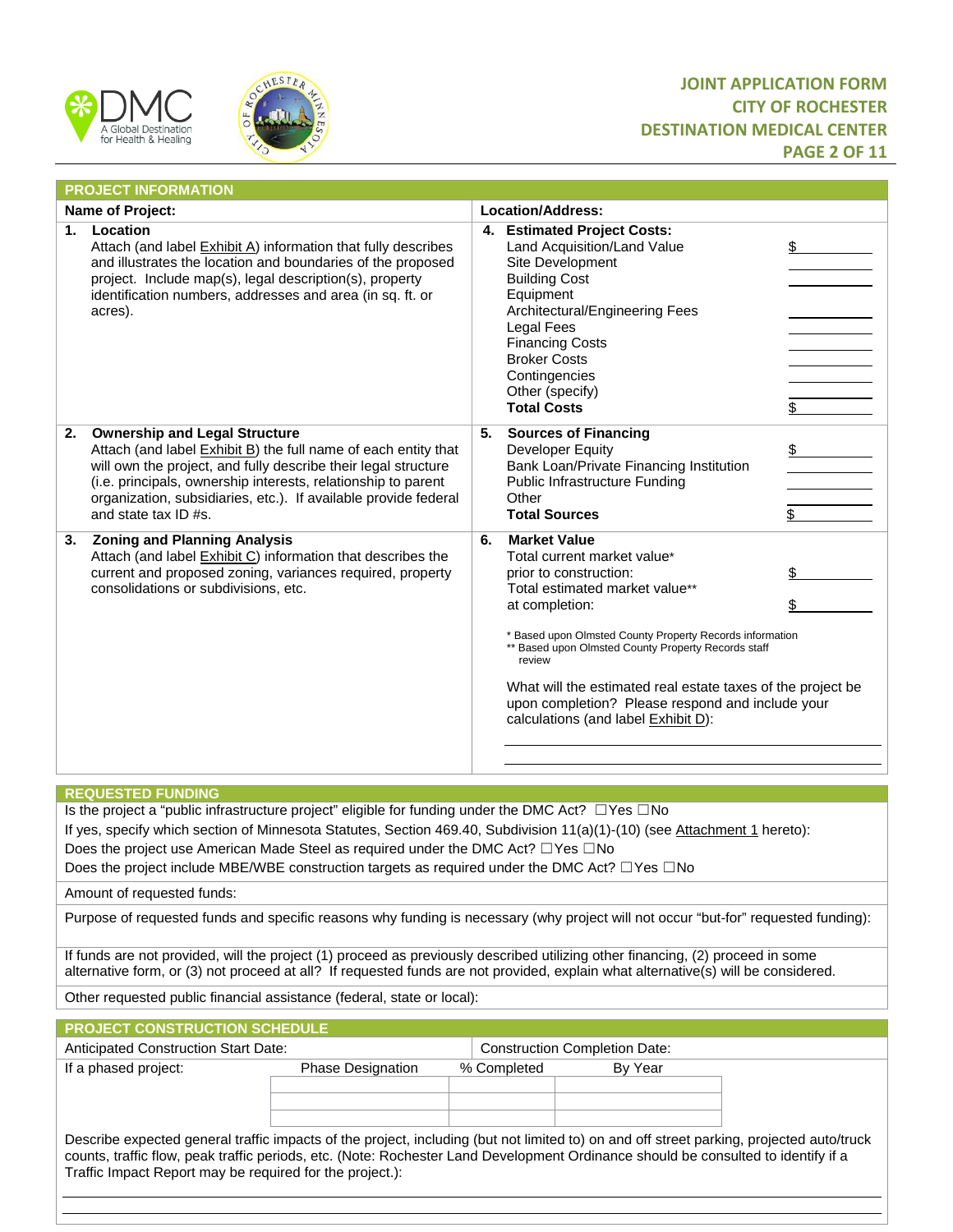



### **CURRENT AND PROJECTED EMPLOYMENT**

Indicate below how many new construction jobs will be **created** by the project:

| <b>TYPE</b>             | <b>NUMBER OF JOBS CREATED</b> | <b>AVERAGE HOURLY</b><br><b>WAGE</b> | <b>BENEFITS</b> |
|-------------------------|-------------------------------|--------------------------------------|-----------------|
| Professional/Managerial | FT:                           |                                      |                 |
|                         | PT:                           |                                      |                 |
| Technical/Skilled       | FT:                           |                                      |                 |
|                         | PT:                           |                                      |                 |
| Unskilled/Semi-skilled  | FT:                           |                                      |                 |
|                         | PT:                           |                                      |                 |
|                         |                               |                                      |                 |

Indicate below how many new post-construction jobs will be **created** by the project:

| <b>TYPE</b>             | <b>NUMBER OF JOBS CREATED</b> | <b>AVERAGE HOURLY</b><br><b>WAGE</b> | <b>BENEFITS</b> |
|-------------------------|-------------------------------|--------------------------------------|-----------------|
|                         | FT:                           |                                      |                 |
| Professional/Managerial | PT:                           |                                      |                 |
| Technical/Skilled       | FT:                           |                                      |                 |
|                         | PT:                           |                                      |                 |
| Unskilled/Semi-skilled  | FT:                           |                                      |                 |
|                         | PT:                           |                                      |                 |

Indicate below how many existing jobs will be **retained** by the project:

| <b>TYPE</b>             | <b>NUMBER OF JOBS CREATED</b> | <b>AVERAGE HOURLY</b><br><b>WAGE</b> | <b>BENEFITS</b> |
|-------------------------|-------------------------------|--------------------------------------|-----------------|
|                         | FT:                           |                                      |                 |
| Professional/Managerial | PT:                           |                                      |                 |
| Technical/Skilled       | FT:                           |                                      |                 |
|                         | PT:                           |                                      |                 |
| Unskilled/Semi-skilled  | FT:                           |                                      |                 |
|                         | PT:                           |                                      |                 |

#### **FINANCIAL INFORMATION**

Have you personally, your entity, or any entity managed by, controlled by, or affiliated with you ever filed for bankruptcy?

☐ YES ☐ NO If **yes**, provide details on separate sheet.

Have you personally, your entity, or any entity managed by, controlled by, or affiliated with you ever defaulted on any bond or mortgage commitment?

☐ YES ☐ NO If **yes**, provide details on separate sheet.

Have you applied for conventional financing for the project?

☐ YES ☐ NO If **no**, explain why; if yes, provide details on a separate sheet.

List financial references (include contact person and phone number)

| Reference | <b>Phone Number</b> |
|-----------|---------------------|
|           |                     |
|           |                     |
|           |                     |
|           |                     |
|           |                     |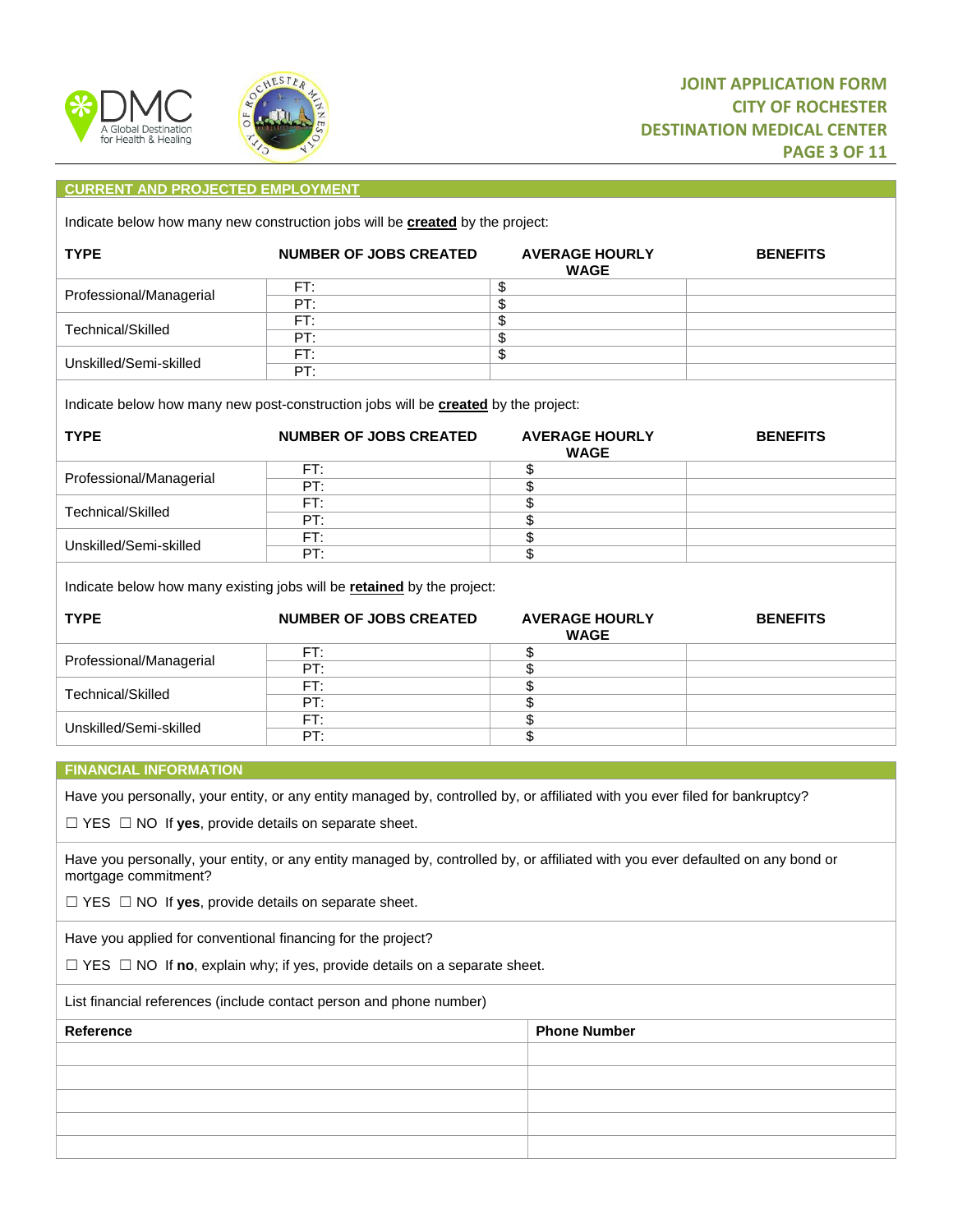



### **ADDITIONAL DETAILED PROJECT INFORMATION REQUIRED FOR APPLICATION**

#### **1. Description**

Attach (and label Exhibit E) a complete and detailed description of the proposed project. If the project will proceed in phases, then provide information for each phase as well as the total project. Minimally, provide the following information:

- a. Do you have control of the project site? Explain in detail. Please list the owner(s) for each parcel of the site.
- b. Details of all known or suspected environmental issues with the site. Has any testing been completed or is any underway?
- c. Type of project (retail, office, industrial, rental housing, home ownership, etc.).
- d. New construction or rehabilitation/renovation. If renovation, provide details.
- e. Description of structure(s), if any, that will need to be demolished.
- f. Description of owners/tenants who will need to be relocated.
- g. Details of any historic preservation designations and/or related issues.
- h. List of key personnel, resumes for complete project team, including experience for similar types of projects.

i. Details of any market studies and economic/fiscal impact analysis completed or underway (attach and label Exhibit D-1) (include input/output models used, input assumptions [costs, project program and sf. allocation by use], multipliers and tax rates used, trade area assumptions, demographic overviews, absorption rates, etc.)

j. For commercial/industrial:

Number and size of structures (sq. ft.)

- Type of construction and materials
- Terms of sale (if applicable)
- Details/terms of signed leases (rates, duration, etc.)
- Projected terms for space not currently under lease
- k. For ownership housing:
	- Type, number and size of units (sq. ft. & number of bedrooms)
	- Type of construction and materials
	- Anticipated sales price

Number of affordable housing units (units must meet Minnesota Housing Finance Agency (MHFA) purchase price limitation or lower)

l. For rental housing:

Type and size of building (# of floors, units, etc.)

- Type of construction and materials
- Size of units (sq. ft.) and number of bedrooms
- Description of building/unit amenities
- List of utilities included in rent
- Monthly rental rates by unit type

Number of affordable housing units (units must have rents at or below 60% AMI)

#### **2. Evaluation Criteria**

Attach (and label as Exhibit F) a description of how the proposed project meets the Evaluation Criteria set forth in the Development Plan (see Attachment 2 hereto). Also include a live excel version of the information requested in items 3, 4, and 5 below.

#### **3. Detailed Budget and Financing Costs – During Construction Period**

Attach (and label as Exhibit G) a complete budget for the project. This budget shall include a detailed listing of all financing sources and uses of funds, and shall include development costs such as pre-opening and marketing costs, development management fees and legal services.

For each "use" of funds, indicate the methodology or means by which this estimated cost was derived (i.e. appraisal, contractor estimate, actual cost, etc.)

For each "source" of funds (debt, equity, public assistance, etc.), indicate the status of the funding source (committed, pending, projected, etc.), and the actual or anticipated financing terms/details.

Other requested information:

- a. Construction Loan Information
	- Terms of construction loan
	- Loan to cost information
	- Amount of equity by applicant
- b. Construction Costs
	- Hard Costs
	- Soft Costs inclusive of design fees, permit costs, developer fees, contingency, market studies and other consulting fees
- c. Financing terms
	- Interest rate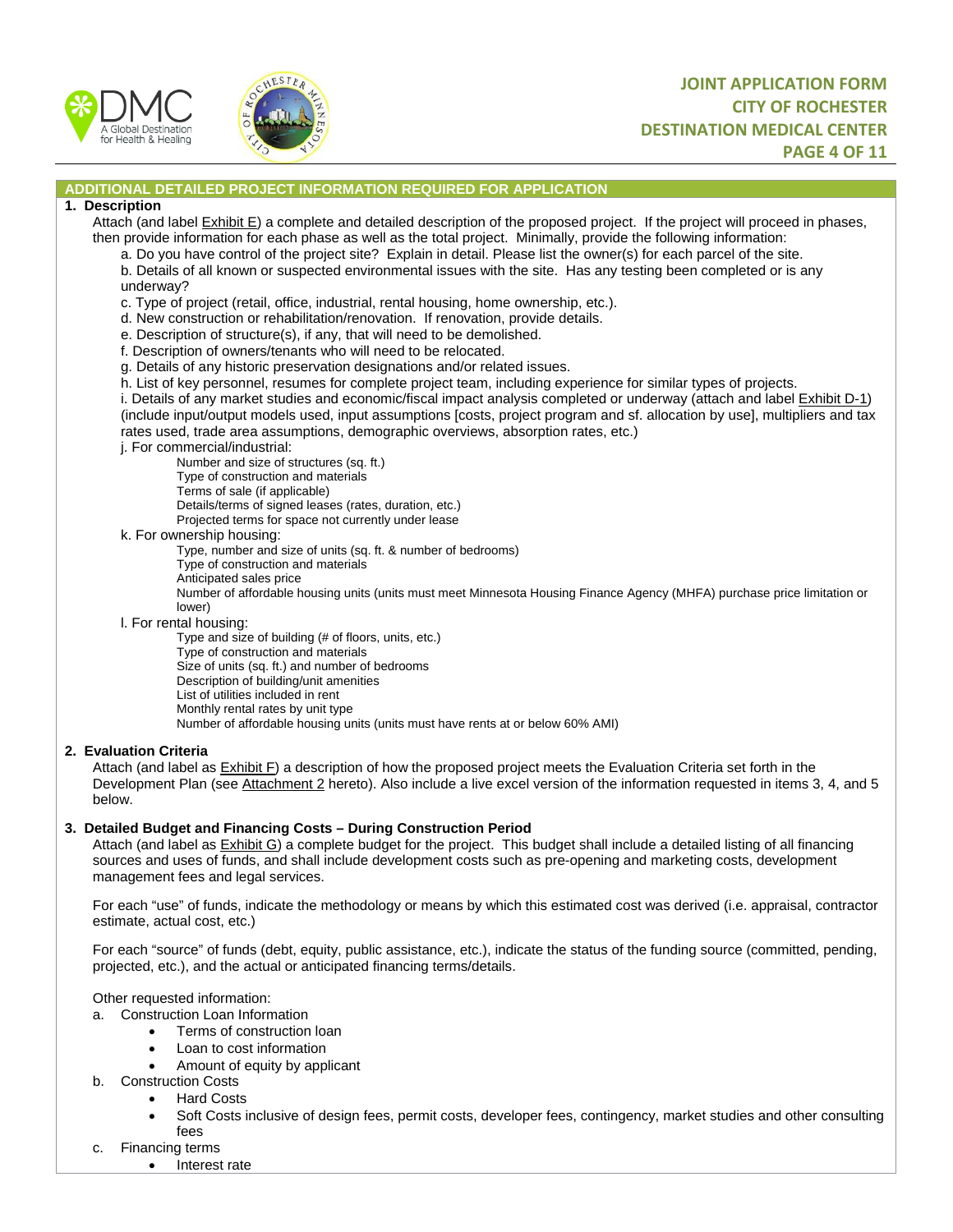



- Term (I/O, temp to perm)
- Debt to equity information
- If lender has not been selected, please provide details from term sheets from the lenders that are under consideration

### **4. Detailed Budget and Financing Costs – Permanent Financing**

If ownership of the project is being retained by the applicant (or affiliate or subsidiary) and permanent financing will be obtained, attach (and label as Exhibit G-1) a complete budget based upon permanent financing. Please identify the contractor that has been selected. As part of the documentation for this requirement, please include the construction costs as outlined under item 3b, and the financing information as identified under 3b.

#### **5. Operating Cash Flow Proforma (10 year)**

If ownership of the project is being retained by the applicant (or affiliate or subsidiary), attach (and label as Exhibit G-2) a projected 10-year operating cash flow proforma for the project. The proforma should clearly identify all assumptions (including investor returns and escalators), and should provide a detailed listing of all anticipated revenues, expenses, capital contributions/distributions, etc. The cash flow should clearly identify "Net Operating Income (NOI), "Cash Flow Before Taxes (CFBT)" and "Cash Flow After Taxes (CFAT)."

- a. Additionally, please include the following:
	- Stabilized 10-year proforma
	- Depending on the project type, all applicable fixed and variable expenditures
	- All revenue from all sources
	- Internal rate of return (IRR) leveraged and unleveraged

### **6. Payment of Application Fee**

Two \$5,000 non-refundable filing fees must be submitted with this application to cover out of pocket costs incurred by the DMCC, City and / or EDA associated with evaluating the application. One check shall be made out to the Destination Medical Center Economic Development Agency and the second shall be made out to the City of Rochester. If warranted by the complexity of the application, additional deposits may be required.

NOTE: Signed authorization allows the EDA and City of Rochester to check background of personnel involved in project.

Application Fee Addresses:

- a. City of Rochester 201 4th Street SE, Room 266 Rochester, MN 55904
- b. Destination Medical Center Economic Development Agency 195 S Broadway Rochester, MN 55904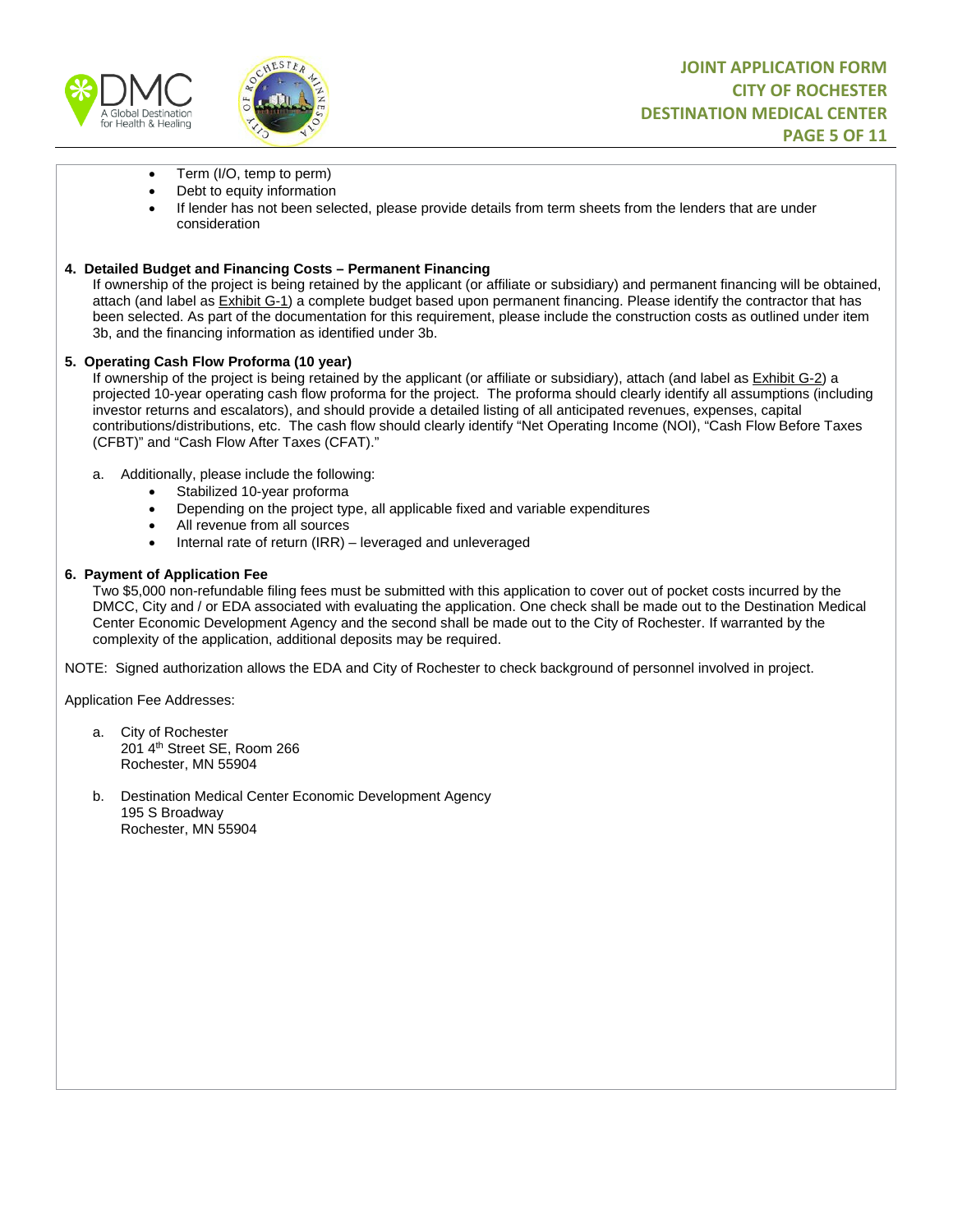



### **OTHER PROJECT CONSIDERATIONS**

#### **1. Affordable Housing**

For any development project consisting of a housing component, attach (and label as Exhibit F) and describe in detail, any measures being taken to create housing units that are affordable to persons at or below the 60% median income level. For projects proposed for market rate housing, please provide information as to the funding gap per unit that needs to be addressed to create affordable housing.

#### **2. Historic Preservation**

Attach (and label as Exhibit H) and describe in detail, any proposed strategy being implemented into the development project that encourages historic preservation. This may include, but is not limited to, use of Historic Tax Credits (HTC's), grants or funding distributed for historic and cultural preservation, redevelopment of historic assets, etc.

#### **3. Integration of Arts and/or Cultural Amenities**

Attach (and label as Exhibit I) and describe in detail, any proposed integration of arts and/or cultural amenities into the development project. This may include, but is not limited to, retail, entertainment, experience, arts & culture, etc.

#### **4. Public Space, Green Space, Shared Uses and Public Amenities**

Attach (and label as Exhibit J) and describe in detail, any proposed public space, green space, shared use and/or public amenities being incorporated into the development project.

#### **5. Sustainable Elements**

Attach (and label as Exhibit K) and describe in detail, any proposed sustainability elements that you are intending to incorporate into the development project. These may include, but are not limited to, building design measures, energy efficiency measures, stormwater management measures, alternative transportation measures, etc. Please refer to Appendix A which contains more information pertaining to the elements described below which are applicable to projects pursuing DMC funding.

Please acknowledge the following goals and requirements for new construction and major renovation projects from the DMC

Plan are in the application submittal. For partial renovations, portions of the criteria below may be applicable. Please contact the DMC EDA for additional guidance pertaining to interior design and construction projects.

- 1. Adherence to the elements included in the [Destination Medical Center District Design Guidelines](https://www.rochestermn.gov/Home/ShowDocument?id=10867) and [Destination Medical](https://dmc.mn/themencode-pdf-viewer/?file=https://dmc.mn/wp-content/uploads/development-plan/DMC%20Development%20Plan%20Vol.%20II%20(Sec%205-6)%20DRAFT.pdf) [Center Development Plan](https://dmc.mn/themencode-pdf-viewer/?file=https://dmc.mn/wp-content/uploads/development-plan/DMC%20Development%20Plan%20Vol.%20II%20(Sec%205-6)%20DRAFT.pdf)
- 2. Ability of the project to meet an EUI target generated by the Minnesota Sustainable Building 2030 standards [and confirmed](http://sb2030.twgidemo.com/SB2030Calculator#/intro)  [through an energy model generated b](http://sb2030.twgidemo.com/SB2030Calculator#/intro)y the project Team
- 3. 75% construction waste and demolition diversion rate documented during the construction process
- 4. 35% water reduction below the EPAct of 1992
- 5. 50% irrigation reduction (as applicable to the project scope) using EPA Watersense Calculator
- 6. Alternative transportation provisions including but not limited to covered bike racks, shower facilities for staff, EV charging stations, preferred parking for green vehicles
- 7. Pursue and achieve Third Party Green Building Certification (LEED, Living Building Challenge, etc)
- 8. Participation in the City of Rochester's Voluntary Energy Benchmarking Program for a period of 3 years
- 9. Pursuit of all applicable utility incentive program opportunities through Rochester Public Utilities (RPU) and Minnesota Energy Resources Corporation (MERC)

#### **6. Workforce Development and Training Programs**

Attach (and label as **Exhibit L**) and describe in detail, any proposed workforce development and training programs that you or tenants are intending to incorporate into the development project. These may include, but are not limited to, training, apprenticeships, small business development, and local business development, etc.

#### **7. Health & Wellness Elements**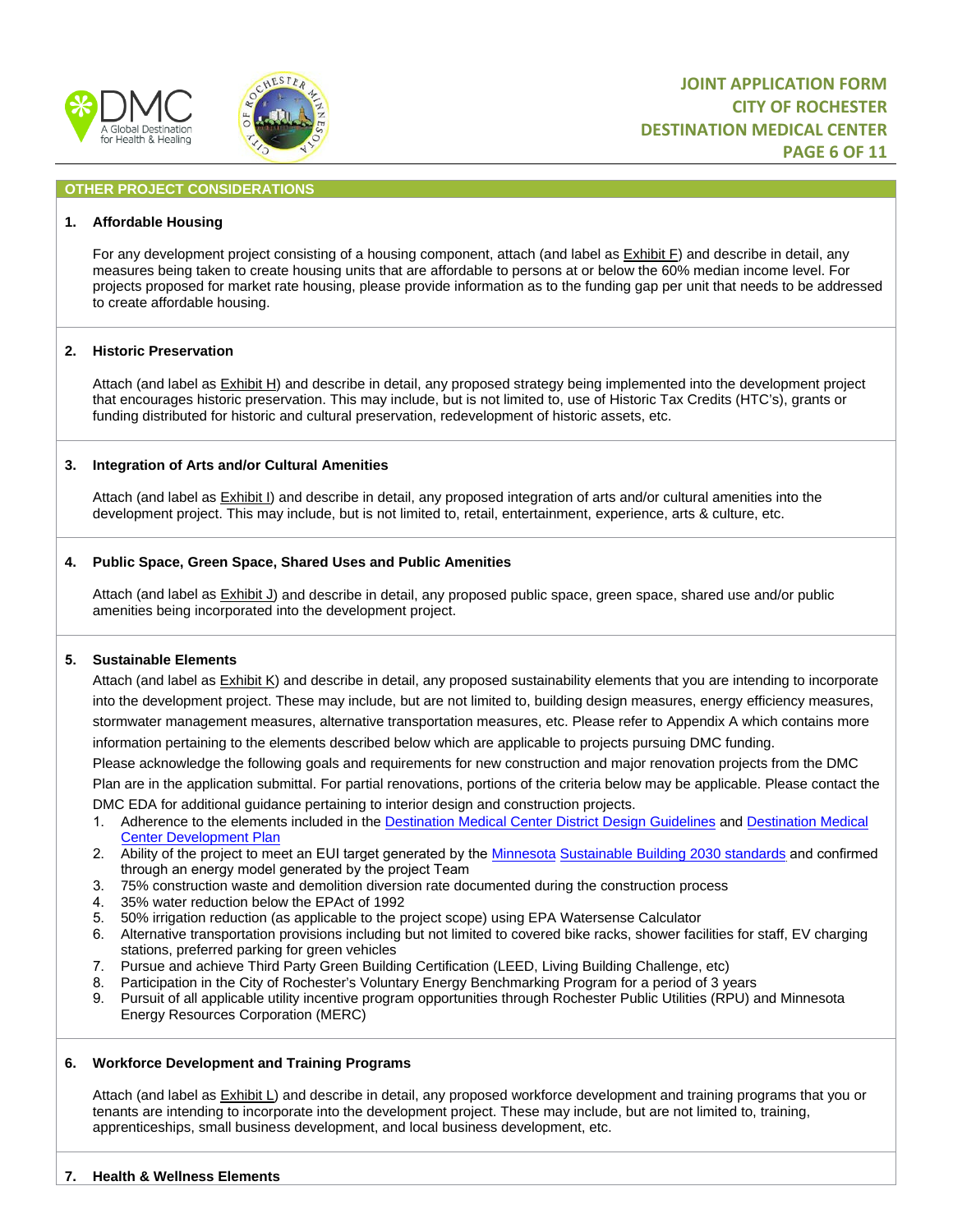



Attach (and label as Exhibit M) and describe in detail, any proposed health and wellness elements that you are intending to incorporate into the development project. These include such things as public safety, proximity to bike / pedestrian trails, parks & open space, shopping, schools, access to public transportation, measures ensuring accessibility to all citizens, walkability, healthy building standards, etc.

#### **APPLICANT / OWNER SIGNATURE**

The undersigned certifies that the above information is true and correct to the best of his or her knowledge. The undersigned further understands that the giving of false information in this application, regardless of when it is discovered, and/or the failure to give required pertinent information, constitutes cause for the immediate revocation of any and all approvals issued hereunder.

The undersigned acknowledges and agrees that the \$ application fee associated with this application is nonrefundable and that background and references may be checked by the DMC EDA or the City of Rochester.

| <b>Applicant Signature:</b>                                                                                    | Date:     |  |  |  |
|----------------------------------------------------------------------------------------------------------------|-----------|--|--|--|
| Name and Title:                                                                                                |           |  |  |  |
| If the above-signed party is not the current owner of ALL affected parcels, such owners shall also sign below. |           |  |  |  |
| Owner Signature (if not same as applicant):                                                                    | Date:     |  |  |  |
| Name and Title:                                                                                                | Property: |  |  |  |
|                                                                                                                |           |  |  |  |
| Owner Signature (if not same as applicant):                                                                    | Date:     |  |  |  |
| Name and Title:                                                                                                | Property: |  |  |  |

#### **FOR DMC EDA/CITY USE ONLY**

| Complete application received:       |  | Staff Initials: |
|--------------------------------------|--|-----------------|
| Non-Refundable Application Fee Paid: |  | Check $#$ :     |

### **DATA PRACTICES ADVISORY AND AUTHORIZATION FOR RELEASE OF INFORMATION**

The Minnesota Data Practices Act requires that you be advised of the following information. This application includes private and/or confidential information that will be used to research and evaluate past experience, qualifications, financial data, criminal history, and other relevant information. You may refuse to provide this information; however, should you refuse, our evaluation cannot be completed and will result in your application not being processed. The information provided in the application is public, unless specifically classified otherwise by law, and will be used by the City of Rochester, DMCC, and DMC EDA to evaluate the application and any request for public funding. Public information is accessible by the general public.

On behalf of the applicant, I hereby give my consent to research and confirm the accuracy of the contents of the application, including, but not limited to, business history, bankruptcy filings, references, criminal history, and other relevant information provided in the application. I authorize the contacting of financial and other references provided in the application. I understand that there is no legal obligation to consent to this background research, but if the applicant refuses to so consent, the evaluation cannot be completed and the application will not be processed.

I release the City of Rochester, DMCC, and DMC EDA, and any of its agents or employees from any and all liability for their receipt and use of information and records received pursuant to this consent. I further acknowledge that I have carefully read this release, fully understand its terms, and execute it voluntarily. This Authorization for Release of Information will expire one year from the signature date.

I HAVE READ AND UNDERSTAND THE ABOVE DATA PRACTICES ADVISORY AND AUTHORIZATION FOR RELEASE OF INFORMATION.

Applicant Signature: Date: Date: Date: Date: Date: Date: Date: Date: Date: Date: Date: Date: Date: Date: Date: Date: Date: Date: Date: Date: Date: Date: Date: Date: Date: Date: Date: Date: Date: Date: Date: Date: Date: Dat

#### **NOTICE: NON-DMC CITY FUNDING**

In the event the proposed project is not approved by both the DMCC and the City for DMC funding, the City may continue to consider this application and the information provided herein for non-DMC City funding. In such case, the DMC Act will not apply; however, additional City requirements may apply.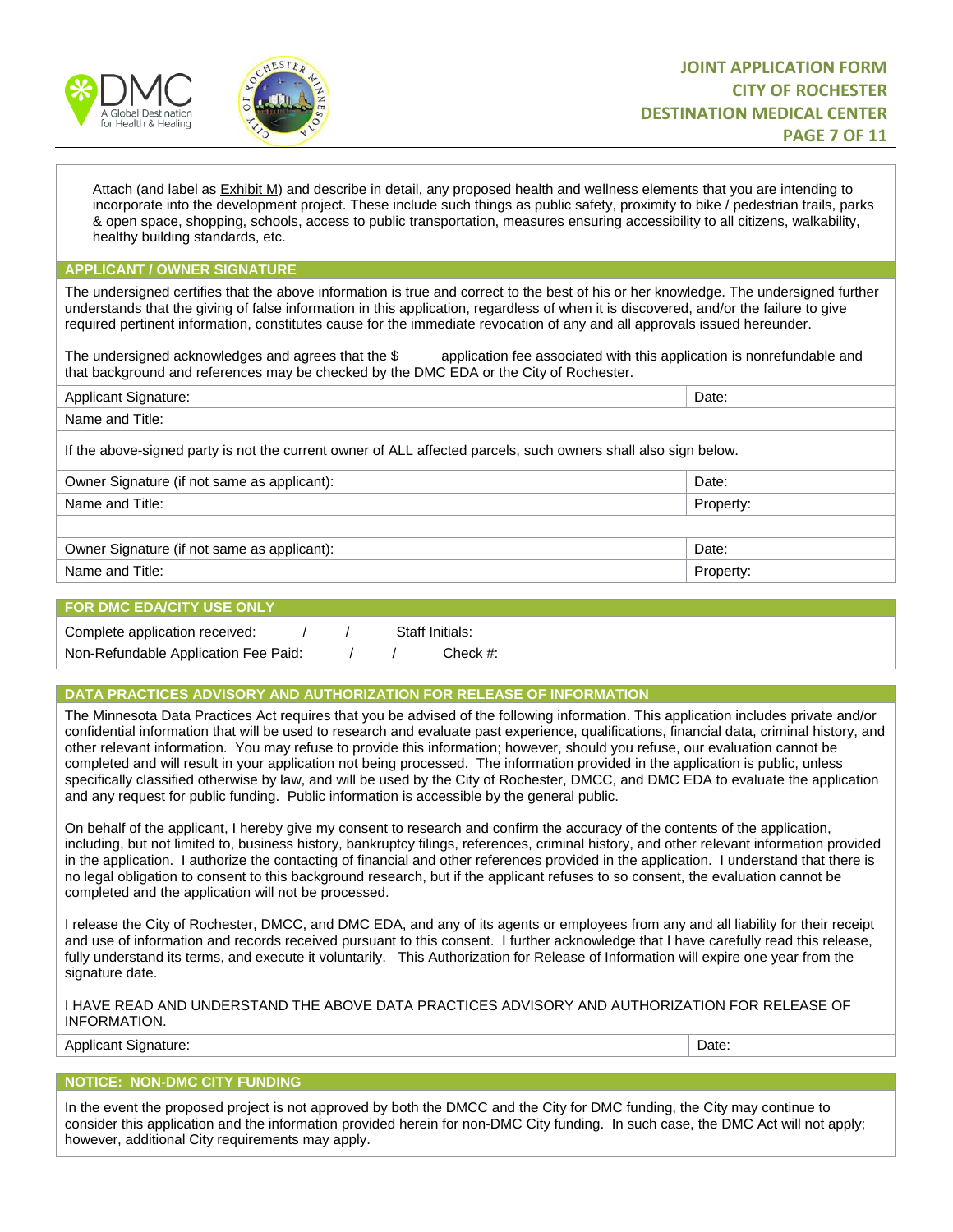



#### **ATTACHMENT 1**

#### **Minnesota Statutes, Section 469.40, Subd. 11.**

#### Public Infrastructure Project

(a) "Public infrastructure project" means a project financed in part or in whole with public money in order to support Mayo Clinic's development plans, as identified in the DMCC development plan. A public infrastructure project may:

- (1) acquire real property and other assets associated with the real property;
- (2) demolish, repair, or rehabilitate buildings;
- (3) remediate land and buildings as required to prepare the property for acquisition or development;
- (4) install, construct, or reconstruct elements of public infrastructure required to support the overall development of the destination medical center development district including, but not limited to, streets, roadways, utilities systems and related facilities, utility relocations and replacements, network and communication systems, streetscape improvements, drainage systems, sewer and water systems, subgrade structures and associated improvements, landscaping, façade construction and restoration, wayfinding and signage, and other components of community infrastructure;
- (5) acquire, construct or reconstruct, and equip parking facilities and other facilities to encourage intermodal transportation and public transit;
- (6) install, construct or reconstruct, furnish, and equip parks, cultural, and recreational facilities, facilities to promote tourism and hospitality, conferencing and conventions, and broadcast and related multimedia infrastructure;
- (7) make related site improvements including, without limitation, excavation, earth retention, soil stabilization and correction, and site improvements to support the destination medical center development district;
- (8) prepare land for private development and to sell or lease land;
- (9) provide costs of relocation benefits to occupants of acquired properties; and
- (10) construct and equip all or a portion of one or more suitable structures on land owned by the city for sale or lease to private development; provided, however, that the portion of any structure directly financed by the city as a public infrastructure project must not be sold or leased to a medical business entity.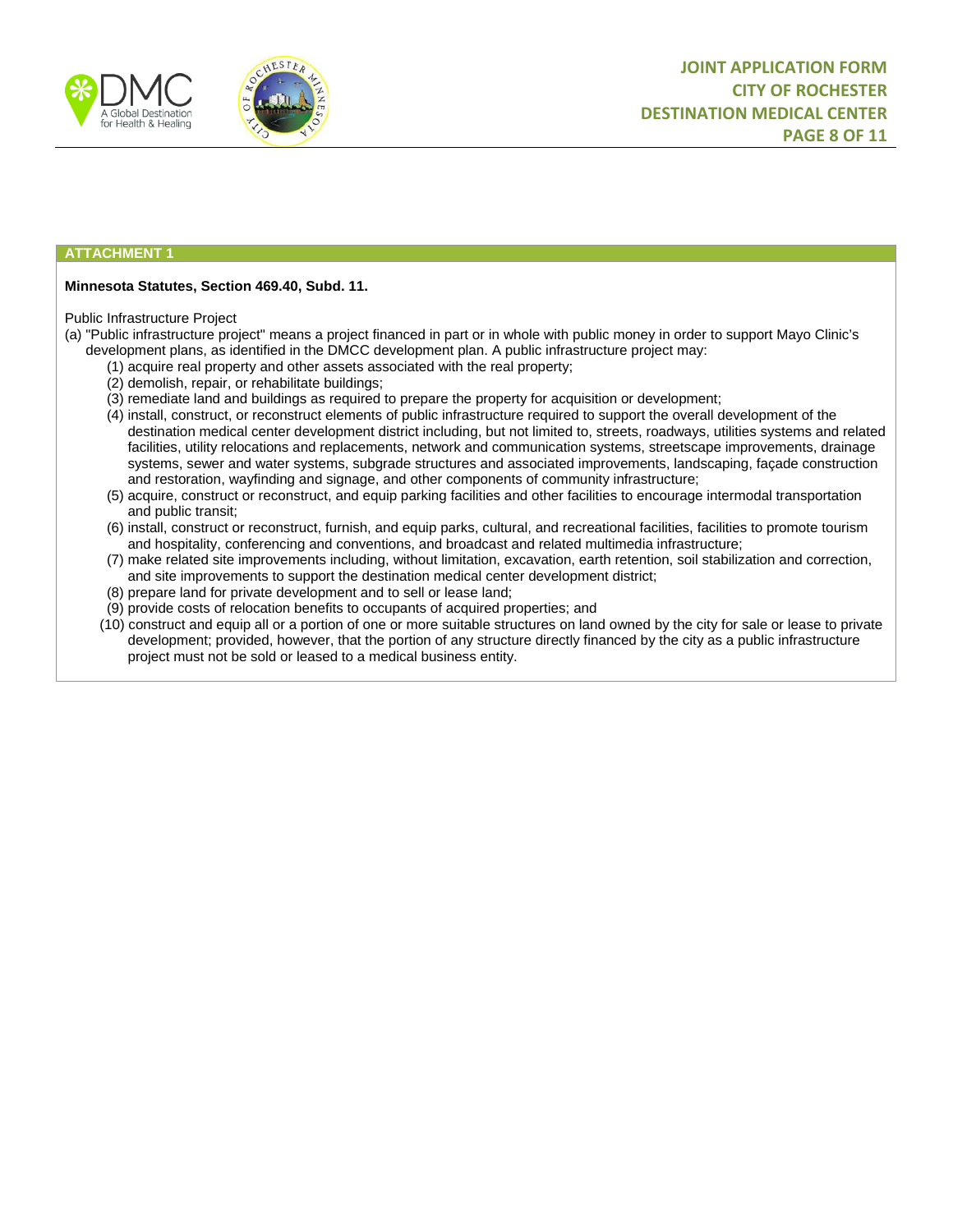



### **ATTACHMENT 2: EVALUATION CRITERIA**

#### **1. Does the project include a plan for achieving the DMC vision, goals and objectives? Is it critical to driving the strategies included in the Development Plan?**

- a) Is the project consistent with the stated DMC Goals & Objectives and specifically contributing to job creation? • Does the project meet one or more of the goals and objectives established for the Development Plan?
- b) How is the project consistent with the DMC Vision?
	- Is the project part of a bold and aspirational concept for the future that fits with the principles of the vision?
	- How does the project build infrastructure to support growth, drive and ideally accelerate investment? Further, is the proposed public infrastructure solely for the benefit of the Project or does it also support the broader DMC District?
	- How does the project provide a catalyst for or anchor for an approved strategy? Can the project reasonably be expected to catalyze or anchor development in one of the six sub-districts?
	- Can the project reasonably be expected to catalyze necessary transportation/transit strategies? How is the project engaging or supporting the transportation strategy?

#### **2. Does the project include a plan for achieving consistency with the Development Plan (and any updates thereto) and other relevant planning documents?**

- a) Explain how the project is consistent with the following DMC Planning Documents:
	- DMC Master Plan
	- **DMC District Design Guidelines**
	- Public Realm Planning
	- Is the project supportive of other implementation strategies of the DMC? Please explain.
	- Does the project provide a demonstrated need in the market and/or an identified need in the DMC Plan and [metrics?](https://prmp.trans411.com/smartcomp/dmcPublicDashboard.jsf)

b) Is the project consistent with the City/County Planning Documents?

- Explain how the project consistent with the RDMP Plan and City Comprehensive Plan?
- If a Transit/Transportation project, is the project consistent with the ROCOG long-range Transportation Plan and the City of Rochester / DMC's Downtown Transportation Plan?

#### **3. Does the project include a plan that is financially viable?**

- a) Projects are required to provide a preliminary finance plan with their applications. The required information, beyond the requirements listed in item 3 on page 4 includes:
	- Project Summary (e.g. concepts, detailed program, project team, etc.) Sources of funding, demonstrating a verifiable gap that justifies DMC Funding
	- A Project Plan and/or Market Study supporting the demand/need for the project
	- Demonstration of financial capacity to support the project
	- Hard and soft costs attributed to the Public Infrastructure definitions listed on page 9.
- b) The project-specific finance plan will be evaluated based upon the following criteria
	- Is the project supported by current market conditions and comprehensive feasibility studies?
	- Does the project leverage additional private funds, maximizing the use of DMC Funds?
	- Has the applicant shown a good faith effort to apply for other sources of funding that will leverage the DMC funds (i.e. New Market Tax Credits (NMTC), Low-Income Housing Tax Credit, Historic Tax Credits, etc.)
	- Is the preliminary project finance plan comprehensive and viable based upon Project Team and financial capacity? Is there a verifiable gap for funding based upon a reasonable return on private investment?
	- Is the proposed operating structure sustainable?
	- Does the Project impose any financial obligations on the DMC or City for ongoing operational or maintenance support?
	- Has the project applicant agreed to the DMC Development Agreement?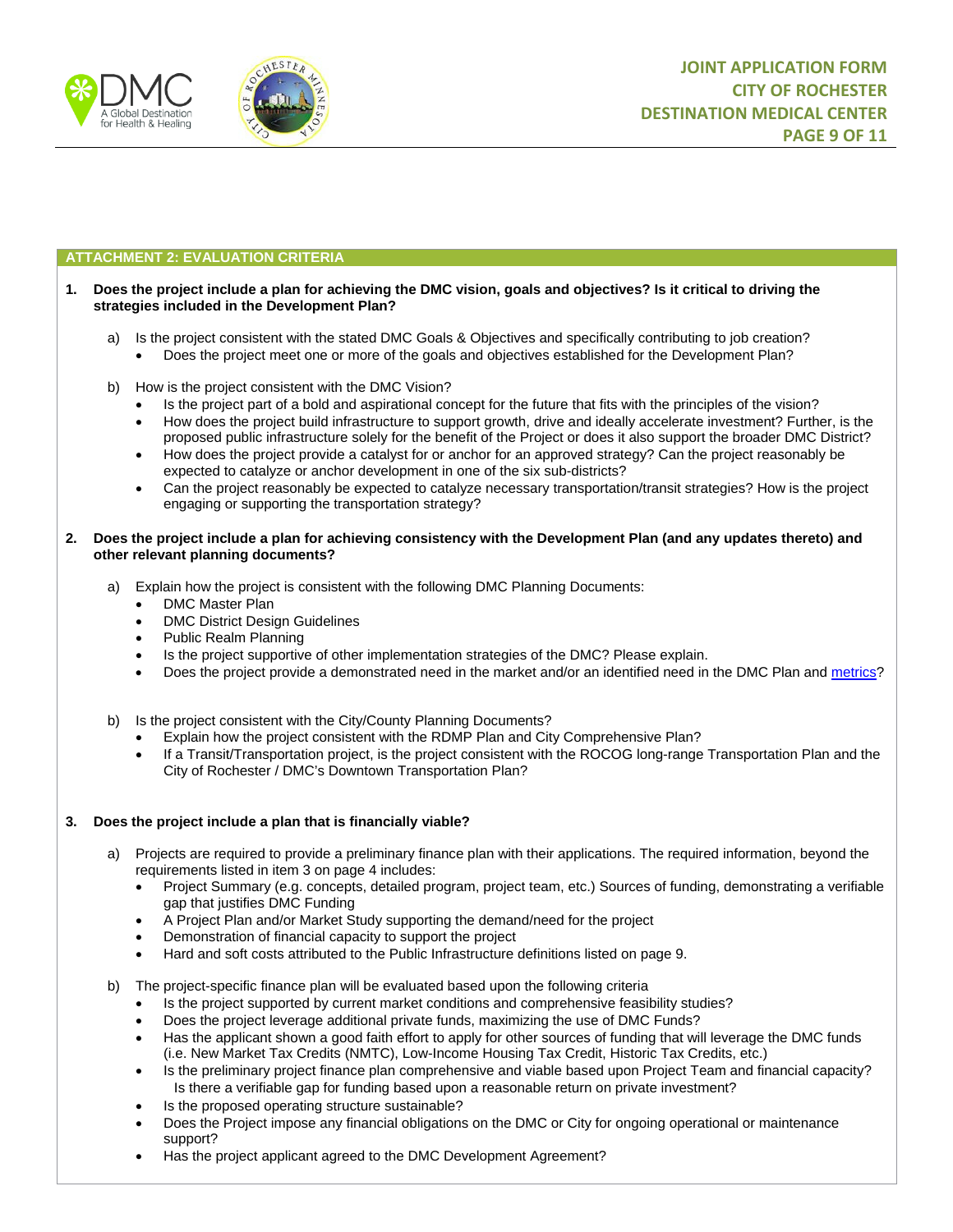



#### **4. Is the project consistent with adopted strategies and/or one or more projects for the current implementation phase of the DMC Initiative?**

The Development Plan outlines projects and strategies that are recommended as the focus in each phase of the DMC Initiative. These recommendations and the list of anticipated projects shall be reaffirmed and/or updated each year in the DMC-Capital Improvement Plan (CIP) that is incorporated as part of the DMC's annual budget process and as necessitated by private investment in the Development District.

Criteria will include:

- Is the project part of an approved strategy and current focus within the DMC Plan?
- Is the project recommended as a focus for the particular phase of the project in the Development Plan?
- Is the project consistent or complimentary with the planned public improvements in the DMC-CIP?
- If public, is the project specifically listed in the DMC-CIP? Or is the project necessary to facilitate a DMC related strategy?

#### **5. Does the project include a plan for achieving Local Business, S/M/WBE Project Requirements and other project requirements, as applicable?**

The DMC is established to drive economic and fiscal benefits to State and local jurisdictions and to benefit the community as a whole. Each project will be evaluated for its ability to realize and/or support growth occurring within the DMC District. The information that will be required to make the evaluation will include:

- Agreement to execute the DMC Development Agreement, the terms of which shall be provided in form to all applicants
- Agreements will include requirements of the DMC Act (e.g. American Made Steel, MBE/WBE Construction Targets)

#### **6. Does the project include a plan to comply with or support the economic-fiscal goals and objectives of the DMC Initiative?**

The DMC is established to drive economic and fiscal benefits to State and local jurisdictions and to benefit the community as a whole. Each project will be evaluated for its ability to realize and/or support growth occurring within the DMC District. Beyond the jobs projections included on page 4 of this application, the information that will be required to make the evaluation will include:

- a) Tax Base Projections (through 2049), if applicable
- b) Capacity or other support to demand (e.g., public works)

The economic-fiscal analysis will be evaluated based on the following criteria

- Does the project generate substantial economic-fiscal gain based upon job projections?
- Does the project generate substantial economic-fiscal gain based upon tax base projections?
- Does the project maximize the opportunity for investment by attracting other private capital?
- Is the project required (e.g. public works) to continue to seed investment in the DMC District?
- Does the project support the economic strategies of the project by providing civic/ cultural uses and/or public amenities that support strategic growth in the DMC Development
- District and/or specific business development and economic development strategies that are adopted as part of the DMC Development Plan?

#### **7. Other Considerations**

A summary will be provided of other considerations that the DMCC Board may take into account when evaluating projects. These include:

a) Is the project inside the DMC Development District?

To be funded, projects must be within the boundaries of the DMC Development District. From time to time, the DMCC and City may consider expanding the DMC Development District to support the execution of specific projects or strategies that are outside of the current boundaries. The DMCC and City may choose to do this by amending the current Development District or creating a new district, which may or may not be contiguous to the existing Development Districts or Sub-districts.

An amendment can happen at any time, but it is recommended that it only be done with an accompanying project request.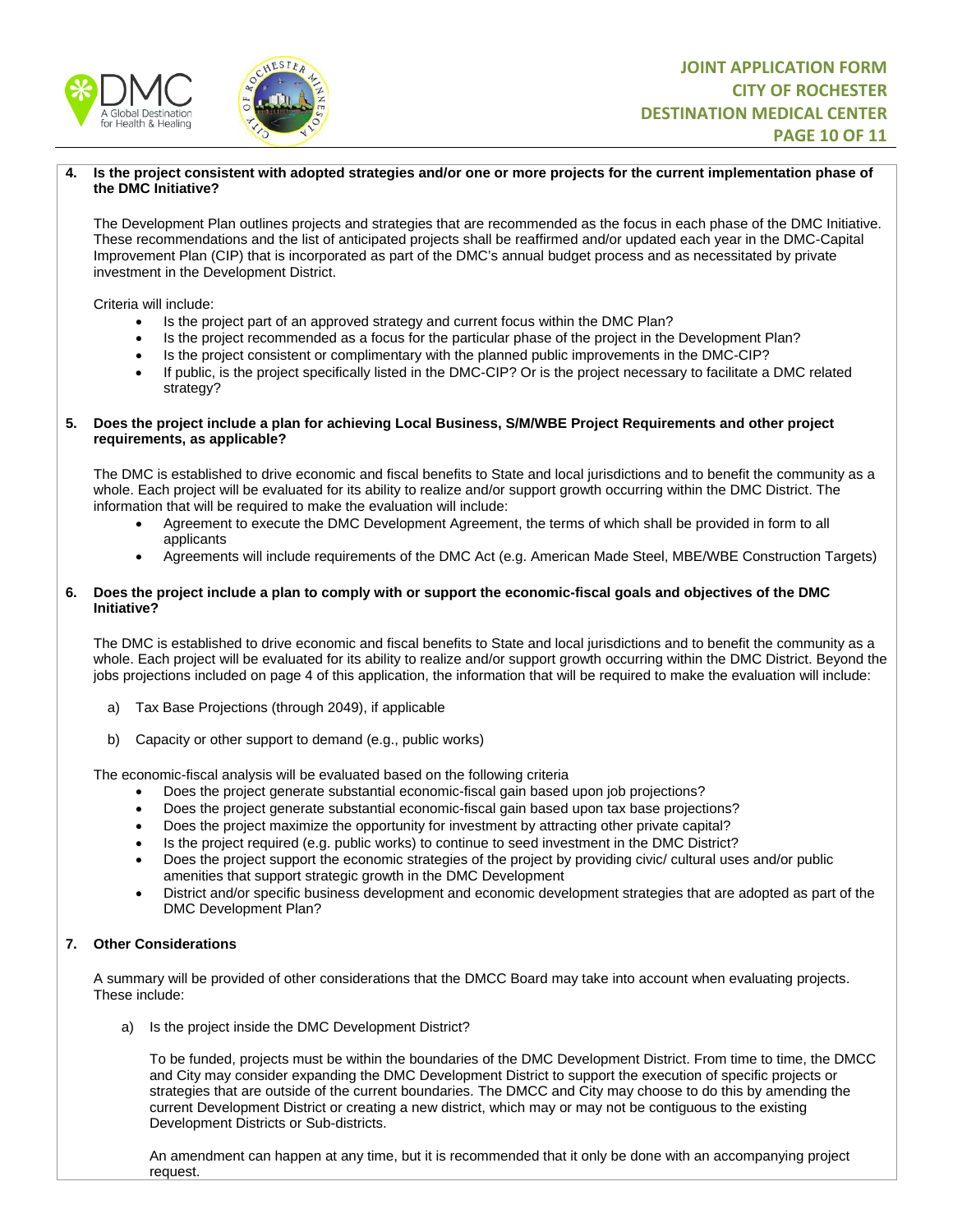



The criteria to be considered include:

- Limited to the area required to support the project request?
- Consistent with the core strategies and planning documents?
- Essential to the strategies and/or catalytic to growth under the DMC Development Plan?
- b) Are there specific policies the DMCC wishes to include/consider as implementation of the DMC Development Plan moves forward?

During the implementation phase of the DMC Initiative, the DMCC and/or City may wish to provide special consideration to projects with certain social and/or community benefits that are not specifically required by the DMC Act. The prioritization of these considerations within the DMC Development Plan and the role of the DMCC and/or City in implementing these considerations will be dependent on many factors, including: the completion of certain planning efforts, including but not limited to, the City Comprehensive Plan, the adoption of policies and/or ordinances by the City and/or County; identifying sources of funding to support programs and/or operations; and other implementation or operational considerations. The DMCC Board may direct the EDA to work with the City, County and community organizations to develop and recommend specific policies, ordinances and programs that may incentivize the integration of these types of benefits in the DMC Development District.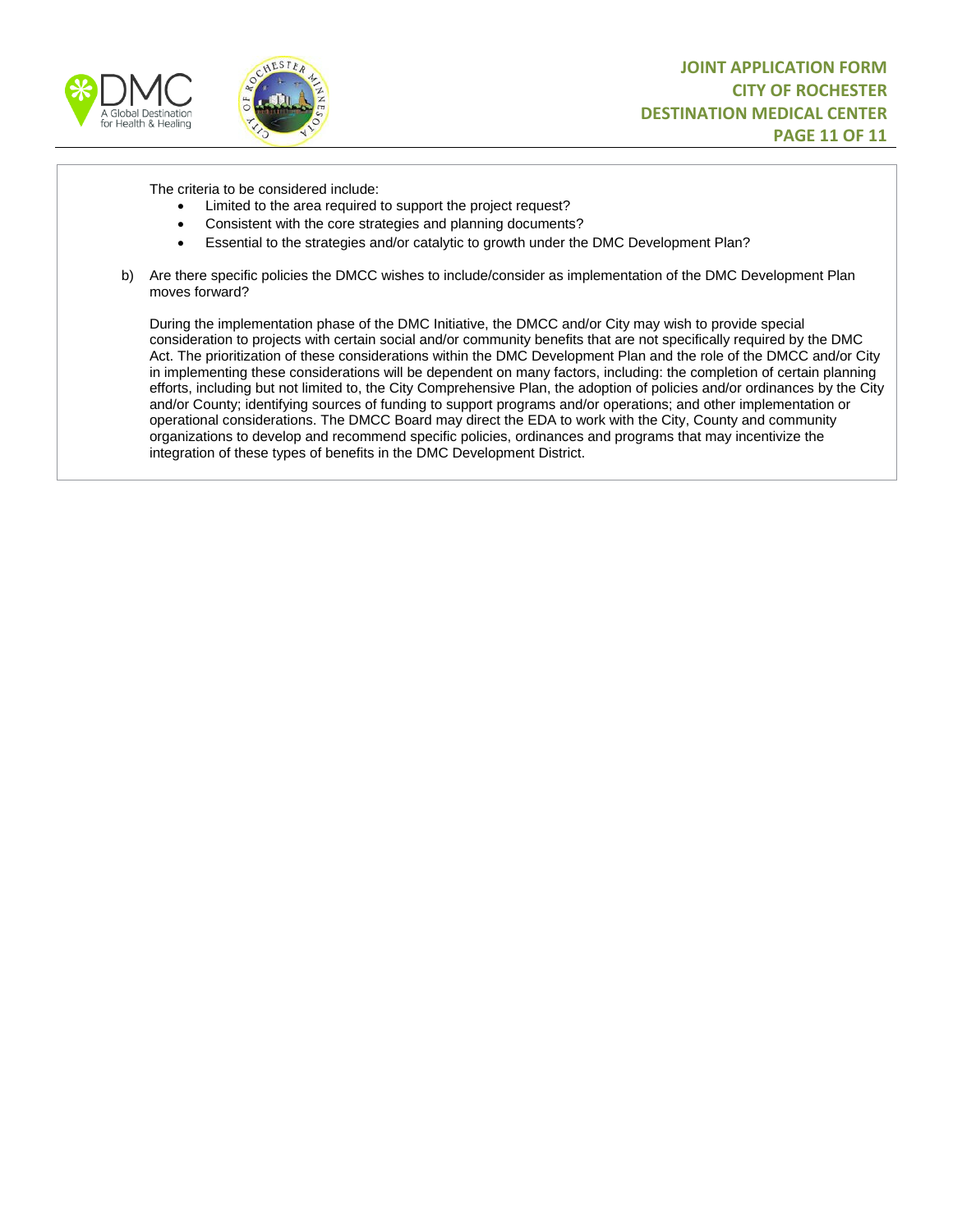# **Destination Medical Center Economic Development Agency (DMC EDA) Sustainable Building Appendix**

The Destination Medical Center (DMC) Economic Development Agency will seek to meet its energy and sustainability performance goals through the implementation of these guidelines. This document provides a measureable, outcomebased approach to ensure that new construction and renovation projects in the Destination Medical Center (DMC) District are designed, constructed and operated with explicit performance metrics. If the project plans to apply for DMC funding assistance, the goals outlined in the document below must be integrated into the Project's application.

# Design Path:

Developers will use the design process outlined below and incorporate its findings into the project's funding application.

- 1. Design Process
	- a. In order to apply for DMC Funding, the Project Team (Owner, Design Team, Others) will engage in a whole-building energy performance evaluation process. This will serve to establish energy performance goals for the intended facility. As part of this process, the Team will define a measureable energy performance target for the project. To complete this task, all projects must participate in the [Minnesota Sustainable Buildings 2030](http://sb2030.twgidemo.com/SB2030Calculator#/intro) energy targeting exercise. The predicted energy use of the building must meet or exceed those identified through the [Minnesota Sustainable Building 2030](http://www.b3mn.org/2030energystandard/) ["Energy Standards."](http://www.b3mn.org/2030energystandard/) The conditions for meeting the "Energy Standards" are subject to the "Cost Effectiveness" Protocol of SB 2030. All applications for DMC funding need to include the energy target for the project, as well as a commitment to measure and verify the building's performance while in operation for its first three years. The design and construction team is responsible for setting up a measurement system that can verify the building is meeting its expected whole building energy performance target after construction. Utility information will be reported by the building owner or operator.
	- b. Note: Predicted energy design strategies are subject to the Cost Effectiveness Protocol of SB 2030.
	- c. During the first three years of operation, project performance will be verified with the use of ENERGY STAR Portfolio Manager to report and share the building's energy performance on a monthly basis. During and after the three year period, the building owner will be responsible for reporting facility performance data to ENERGY STAR, where it will be made public.
	- d. Note: Predicted energy design strategies are subject to the Cost Effectiveness Protocol of SB 2030.

## Other Design Requirements:

The following requirements will be incorporated and documented as part of each project within the Developer's chosen rating system. Projects must invite the DMC EDA to the project team as official members for the specific Developer-selected rating system for review.

- 1. Predicted use of potable water in the building must be at least 35% below the Energy Policy Act of 1992
- 2. Predicted water use for landscaping must be at least 50% less than a traditionally irrigated site using typical water consumption for underground irrigations systems standards. Projects should use EPA Watersense or comparable program for modeling. Only native or adapted species to Minnesota should be included in building plans.
- 3. Actual solid waste of construction materials, excluding regulated waste, must be at least 75% recycled or diverted from landfills or waste incineration facilities.
- 4. Site and landscape design shall enhance or develop the site's green infrastructure. The design, construction and site restoration shall include elements that enhance the site and landscape for water conservation,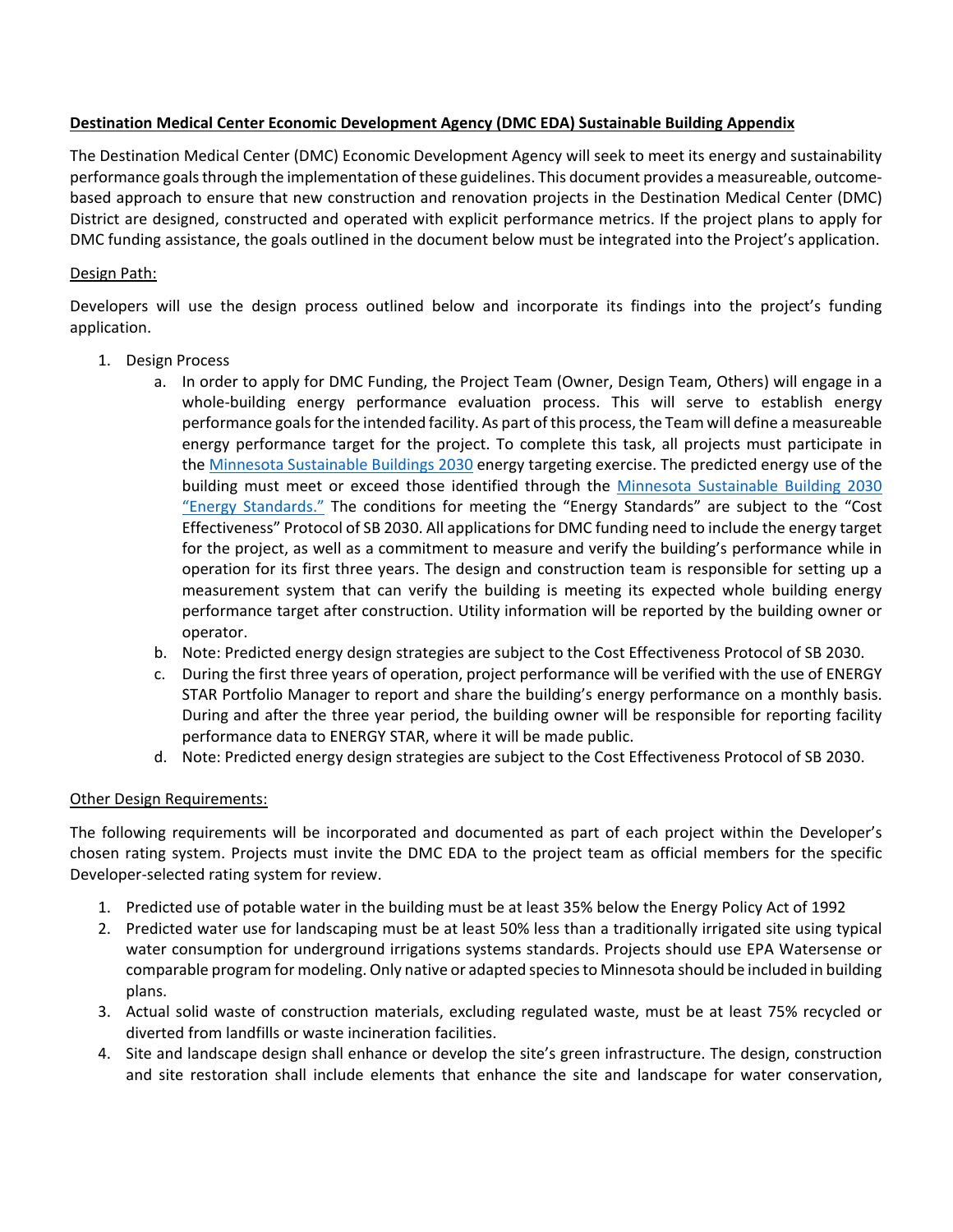stormwater retention and filtration, habitat and biodiversity as well as ensuring pedestrian and bike safety. Improve storm water infiltration compared to previous site conditions.

- 5. As applicable to project scope, evaluate and assess the integration of a renewable energy system into the building that provides 2% or more of its annual energy consumption. If this is not financially feasible, provide a life-cycle analysis for the system that meets the "Cost Effectiveness" Protocol of SB 2030. If a renewable energy system is not possible, evaluate and prepare the building to be renewable ready both structurally and mechanically or electrically to ensure the ease of a renewable energy installation at a later date. Possibilities include but are not limited to solar photovoltaic, solar thermal, and wind.
- 6. As applicable to the project scope, provide electric vehicle (EV) parking infrastructure in order to provide charging access for building residents and occupants. For references suggesting an appropriate amount of vehicle charging stations, please refer to third party green building rating systems, like LEED. If the cost of EV charging stations are proven to be overly financially burdensome for a project, the facility should provide the infrastructure to allow chargers to be installed at a later date.
- 7. As design documents develop, please ensure the building design incorporates the goals and guidelines from the following documents as applicable:
	- a. [Destination Medical Center District Design Guidelines](https://www.rochestermn.gov/Home/ShowDocument?id=10867)
	- b. [Destination Medical Center Development Plan](https://dmc.mn/themencode-pdf-viewer/?file=https://dmc.mn/wp-content/uploads/development-plan/DMC%20Development%20Plan%20Vol.%20II%20(Sec%205-6)%20DRAFT.pdf)

# Third Party Green Building Certification Requirements:

The Developer must choose for the project one of the following rating systems and levels which to minimally comply:

Commercial Projects:

- 1. LEED for Building Design and Construction (BD+C) Version 4 or other as appropriate
- 2. Living Building Challenge
- 3. Other rating systems as proposed by the Developer (such as State Guidelines Building Benchmarking and Beyond (B3) Compliant) will be considered

Residential or Multi-Family Projects:

- 1. LEED for Homes, LEED Multi-Family or LEED BD+C Version 4
- 2. Minnesota Green Star Silver
- 3. Green Communities 2015

# Reporting:

- 1. During the first three years of operation, project performance will be verified with the use of ENERGY STAR Portfolio Manager to report and share the building's energy performance on a monthly basis. During and after the three year period, the building owner will be responsible for reporting facility performance data to ENERGY STAR, where it will be made public through the City of Rochester's Voluntary Energy Benchmarking Program.
	- a. Predicted Greenhouse Gas Emissions must be reported to the DMC EDA by the design team.<sup>[1](#page-12-0)</sup> These data will be included in the City of Rochester's Voluntary Energy Benchmarking Program.

<span id="page-12-0"></span> $1$  Using EPA and eGrid fuel and electricity emission factors, available at: https://www.epa.gov/sites/production/files/2015-07/documents/emission-factors\_2014.pdf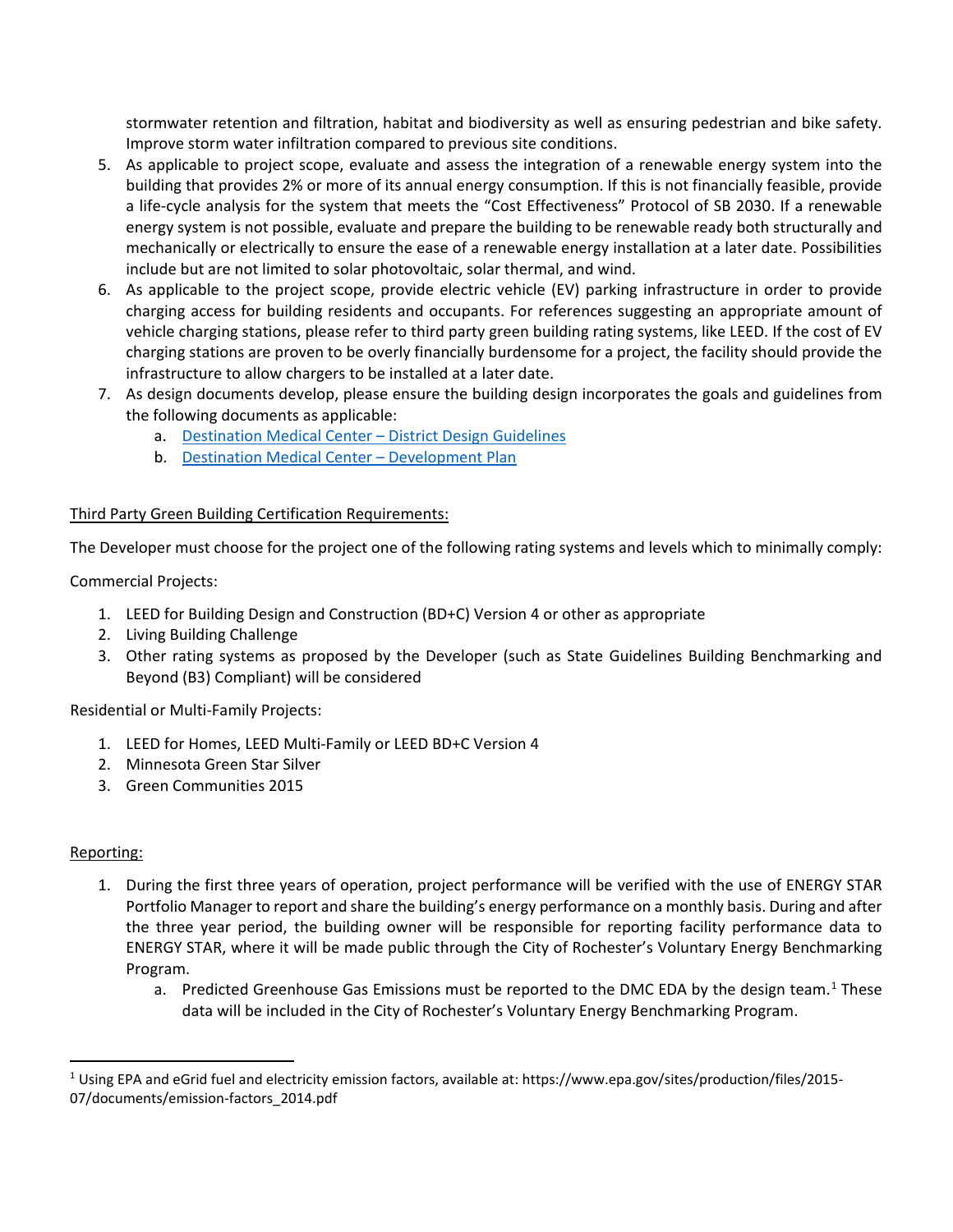- b. Annually, provide actual energy data to ENERGY STAR Portfolio Manager and DMC EDA by the building Owner, or by the building's utility service provider with permission of the Owner. These data will be included in the City of Rochester's Voluntary Energy Benchmarking Program.
- c. Annually, provide actual water data to ENERGY STAR Portfolio Manager and DMC EDA by the building Owner, or by the building's utility service provider with permission of the Owner. These data will be included in the City of Rochester's Voluntary Energy Benchmarking Program.
- 2. For buildings not achieving the contractual performance target during operation, an as-built energy model may be produced to demonstrate achievement. The as-built model must include all changes to the design that occur during construction (such as final glazing assembly NFRC rated thermal performance, wall insulation and thermal bridging, light fixtures, HVAC equipment or control systems). For an as-built model tenant fit-out spaces, multi-family dwelling units and hotel guest rooms may be modeled using assumptions for occupancy density, occupancy schedule, receptacle power and service water found in the following documents: ASHRAE 90.1-2013 User's Manual Appendix G, 2015 ASHRAE Handbook – HVAC Applications, ASHRAE 62.1-2016, 2015 ENERGY STAR Multifamily High Rise Simulation Guidelines and Building America House Simulation Protocols<sup>[2](#page-13-0)</sup>.
- 3. If the energy performance target is not achieved according to metered energy consumption and the design was not substantially changed, a report shall be provided to the building owner and to the DMC identifying reasons for non-achievement and recommendations for improving performance. Follow-up meetings may be scheduled as necessary to assist with developing next steps to improve the building's energy performance.

# Incentive Opportunities:

- 1. Commercial and Multifamily Housing Projects
	- a. Project teams, typically the mechanical and electrical design engineers, are expected to assist with the specification of lighting, mechanical and other applicable fixtures and equipment that are eligible for utility incentive programs.
	- b. Incentives discussions shall occur during the goal setting and early discussions in the integrated planning and design process.
	- c. During conceptual design, project teams should contact Rochester Public Utilities (RPU) and Minnesota Energy Resources Corporation (MERC) to learn about their incentive opportunities and which programs will be applicable to their project
	- d. Projects must pursue all available incentives as applicable to the project
- 2. Federal or State Tax Incentives
	- a. Projects must pursue any available energy efficiency-related federal or state tax incentives as applicable to the project. Examples include Federal Tax Incentive 179D.

Each project's compliance with the Green Building Policy must be verified, in accordance with the verification method specified by the Developer-selected rating system and the DMC EDA. Projects must invite the DMC EDA to the project team for the specific Developer-selected rating system for review. In the event of notification of non-compliance, and reasonable opportunity to cure, the DMC EDA will consider remedial action, and possibly limit the amount of funds to the project. The Policy will apply to projects for which schematic design is initiated after June 28, 2018.

<span id="page-13-0"></span><sup>2</sup> Hendron, Robert and Cheryn Engebrecht. *Building America House Simulation Protocols*. National Renewable Energy Laboratory, October 2010. Found at: http://www.nrel.gov/docs/fy11osti/49246.pdf